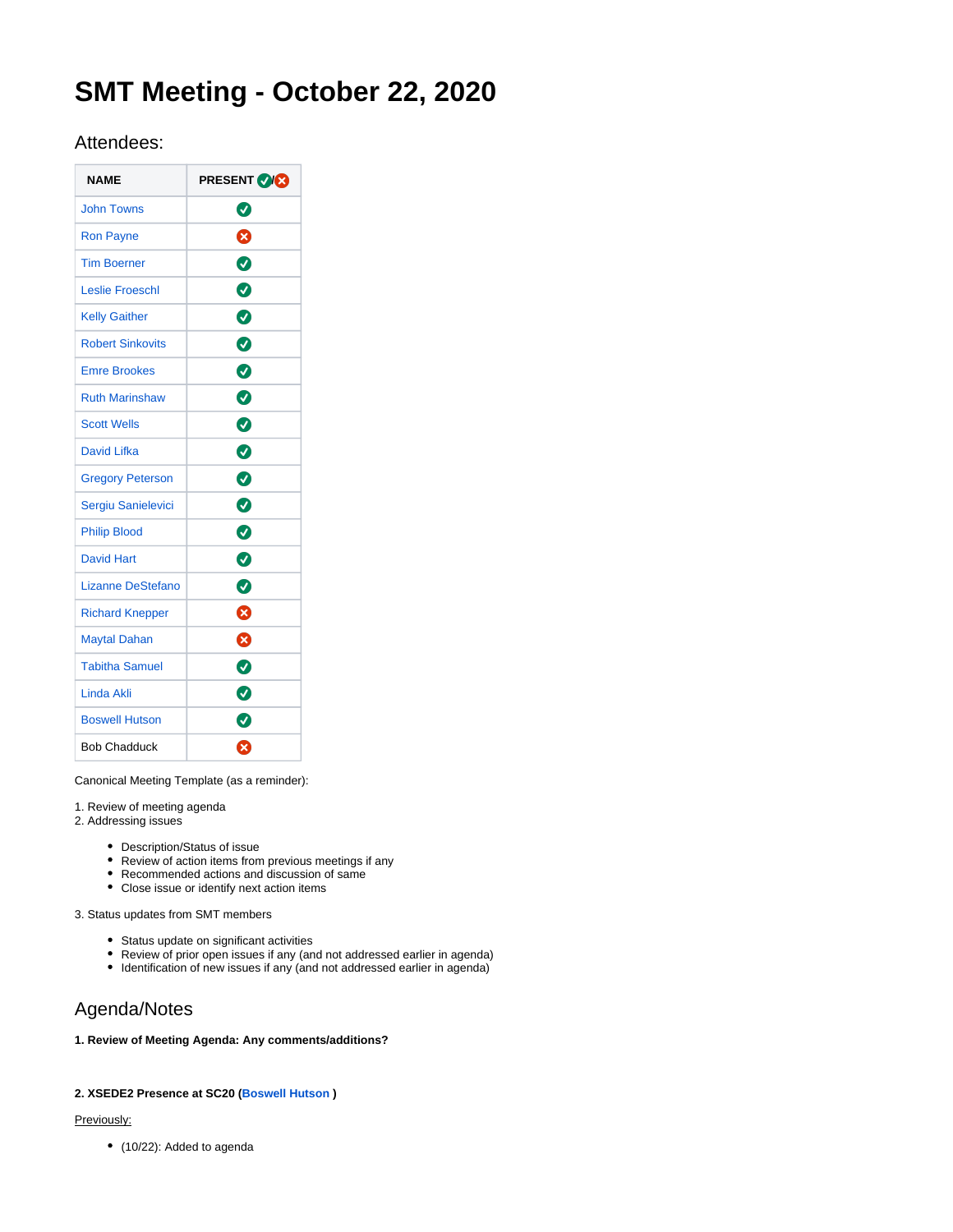#### Discussion:

- Virtual presence at the basic level.
- Description about XSEDE (using existing About XSEDE text)
- Link to xsede.org
- Link to newsletter (XSEDE Impact)
- Link to Twitter so people can follow us
- Request info link will direct people to messaging within Cadmium platform that Boz will respond to.
- ECSS postcard & XCI info we can send based on questions we receive. If you have something you want shared with folks, send to Boz. Will do social campaign leading to SC that includes 10 stories from Highlight book in 2 weeks leading to SC. Will include hashtags that people
- can use to engage with us during virtual event. Email blast to all XSEDE community to let them know about our presence & hashtags.
- Have access to media list. Will share info about XSEDE Covid-19 work and offer interviews.
- Meetings in booth? Could put a link to an external Zoom session.
	- Linda's experience with exhibiting at other virtual events has been very disappointing. Linda will send email with info about platforms that other events have used.
	- Linda & Boz will connect to share what she's learned thus far.
- Boz will be monitoring booth interaction and will try to connect with XSEDE leaders if someone has a question/would like to meet. Will use Slack to try to connect with people quickly as needed.

#### Decisions:

#### **3. XSEDE2 Reporting [\(Leslie Froeschl\)](https://confluence.xsede.org/display/~lfroesch)**

#### Previously:

- **Previous discussion archived: [SMT Meeting September 10, 2020](https://confluence.xsede.org/display/XT/SMT+Meeting+-+September+10%2C+2020)**
- (9/24) No update
- (10/8): IPR13 coming up starting first week of November. L3 text will be due 11/3 and L2 text 11/5. Please try to be on time!

#### Discussion:

- IPR13 coming up starting first week of November. L3 text will be due 11/3 and L2 text 11/5. Please try to be on time!
- Risk review went out late yesterday. Please review your risks by 10/31 at the latest.

#### Decisions:

#### **4. Terminology Task Force ([Linda Akli](https://confluence.xsede.org/display/~lakli) )**

#### Previously:

- Previous discussion archived at [SMT Meeting September 24, 2020](https://confluence.xsede.org/display/XT/SMT+Meeting+-+September+24%2C+2020)
- (10/12) Re-added to agenda

#### Discussion:

- List is being sent out by email. Look at the list and provide any feedback (anything should be added/removed). Include source of where you identified that as a problematic term. Based on this list the team will start cleaning up website etc.
- "White paper" is a term on the list. "Position paper" is a better option
- Susan & team has done a great job!

#### Decisions:

#### **Around the call up**

Follow this basic outline:

- Status update on significant activities
- Review of prior open issues if any (and not addressed earlier in agenda)
- Identification of new issues if any (and not addressed earlier in agenda)
- $\bullet$  Identification of recent improvements implemented

#### Updates from SMT members:

- PI (John/Ron) -
	- Met with Bob.
		- Staffing issue/availability concern on A3M team at IL may have impact on schedule, but still working out details. Dave & team aware of this

 $•$  Tim

- Picking back up interconnections diagram activity. Will be circulating next steps soon. Considering having L2 areas list out activities /processes they want included that can all be handed off to someone to generate diagram we can then react to.
- CEE (Kelly)
	- Adding someone to XAB? John will add this to the list for next week. Linda & Kelly to send some names for consideration.